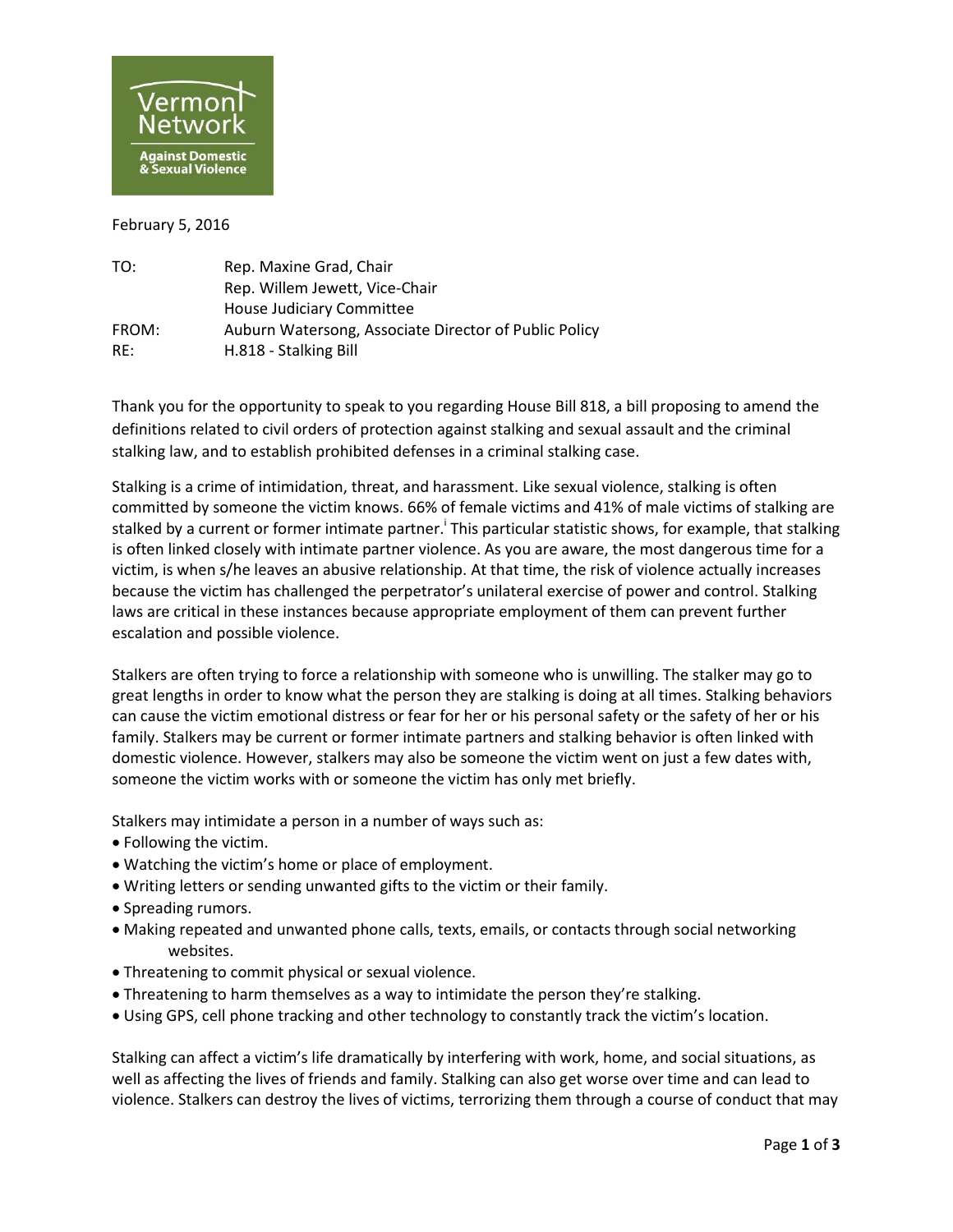include monitoring, following, threatening, or harassing victims in a variety of ways. Stalking victims, are often forced to make drastic changes in their lives for the sake of their safety, including relocating to another state and changing their identities. 1 in 8 employed stalking victims lose time from work as a result of their victimization and more than half lose 5 days of work or more. 1 in 7 stalking victims move as a result of their victimization.  $\mathsf{I}$ 

Research indicates that **1 in 6 women and 1 in 19 men** have experienced stalking victimization at some point during their lifetime, wheny they felt very fearful or believed that they or someone close to them would be harmed or killed.<sup>iii</sup>

#### **Statutory Changes to Stalking**

# **1. Clarification of statute needed: In Vermont, 3 out of every 4 Stalking Civil Protection Order**  filings are denied.<sup>iv</sup>

Advocates throughout the Vermont Network report that victims rarely receive the stalking civil protection orders they request for reasons related to the misinterpretation of the statute by investigating law enforcement and presiding judges. This observation is further verified in the 2015 Annual Statistical Report of the Vermont Judiciary which states that requests for civil protections orders against Stalking and Sexual Assault have remained fairly constant over the last 5 years averaging about 700 filings annually. Furthermore:

Of the 705 cases disposed in FY15, a temporary restraining order was granted in 62% of the cases, but a final order was granted in only 25% of the cases filed… The vast majority of the complaints in this area are based on a claim that the defendant is "stalking" the plaintiff. *The explanation for the high percentage of denials of both temporary and final orders lies in all probability with confusion around the definition of "stalking".<sup>v</sup>*

### **2. Clarification of "threatening behavior" needed:**

Advocates report that victims are often told there is no ability to pursue a protection order because no overt threat has been used by the alleged perpetrator. In understanding stalking, it is vital that one appreciate the role of context. The private meaning of actions, words or behaviors may be only known to the stalkers victim. For example, when a stalker leaves a rose on his victim's door step, it can be viewed by a law enforcement officer as a harmless gesture, but it can also be an indication to the victim that the stalker now knows where she lives.

Stalkers often do not make overt threats, or they may make veiled threats in what appears to be innocent language. For example, the phrase "One day, I know we will be just like Romeo and Juliet" can have two very different meanings, depending upon the context. For this reason, an overt threat requirement – such as a written death threat, can limit the success of prosecutions, leaving victims unprotected and further terrorized.

For this reason H.818 proposes that the term "threatens" is one possible action a stalker may commit in a "course of conduct," but does not require an offender to make a threat to meet the statutory definition of stalking.

### **3. Redefinition of "course of conduct":**

The current statute's language in the definition of stalking is vague and confusing, making judicial rulings more difficult. The proposed definition clarifies in plain language, what is meant by a course of conduct